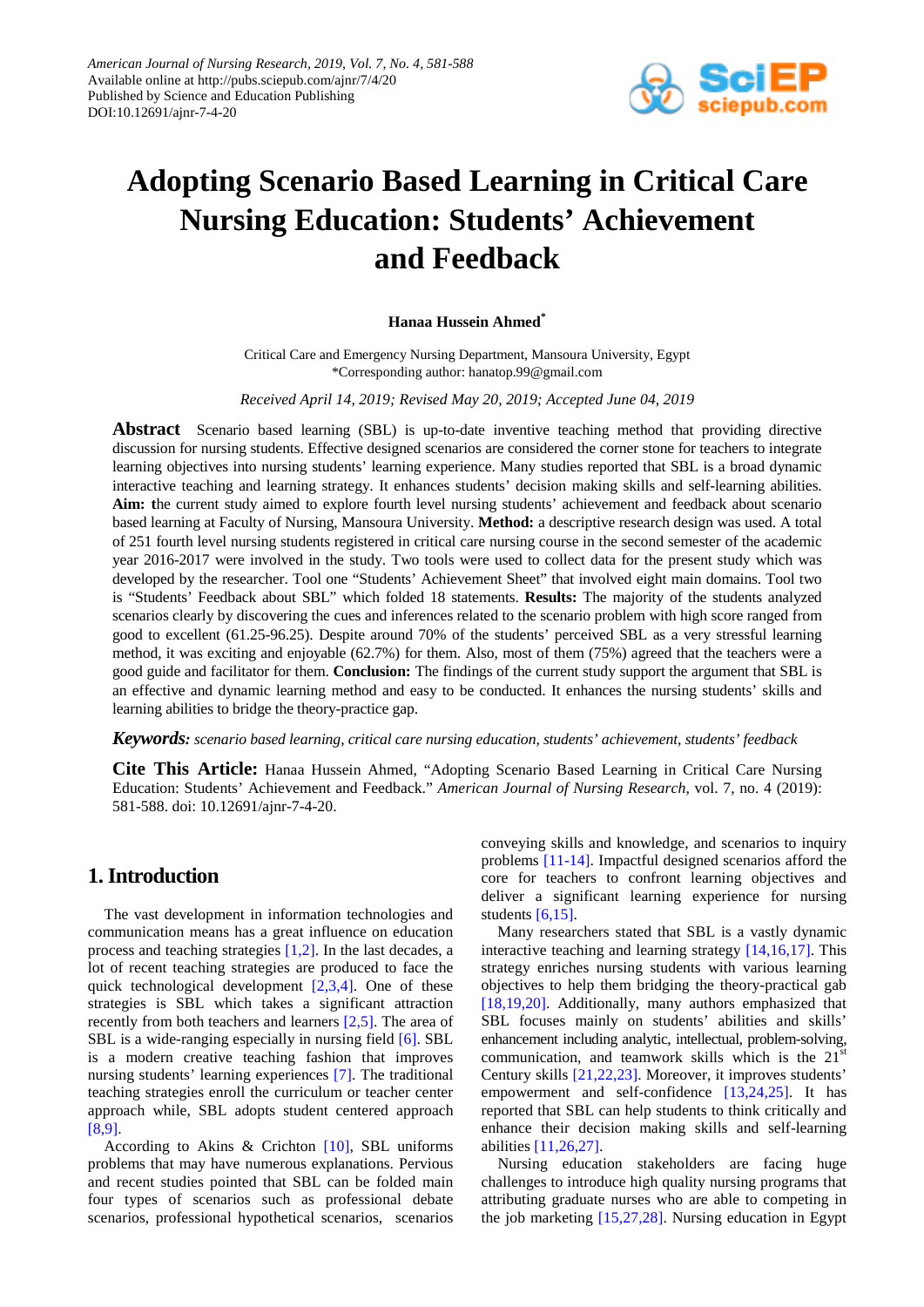has various programs [\[29\].](#page-6-12) One of them is nursing Bachelor degree that introduces many courses to equip nursing students with required knowledge and skills for graduation [\[30\].](#page-6-13) Critical care nursing course is one of these courses at Faculty of Nursing, Mansoura University that is studied through level four. The duration of the theoretical bulk encompassed fifteen weeks.

#### **1.1. Significance of the Study**

Nursing teachers have great challenges to develop students thinking abilities, and to transform their knowledge into nursing interventions [\[31\].](#page-6-14) Lacking of learning chances among critical care nursing students in both lectures and clinical training is the biggest issue that needs unusual approaches or strategies [\[13\].](#page-6-10) SBL in critical care nursing education delivers an alternative approach to the traditional style that focuses on students' learning needs and favorites [\[2,16,27\].](#page-6-1) This strategy can confer students to disclose their learning experiences [\[32,33,34\].](#page-6-15) There are many studies that examined other learning and teaching strategies such as problem based learning in many other nursing courses. On the contrary, SBL research studies in critical care nursing are scarce especially in Egypt. Thus, this study was conducted to explore the effectiveness of this strategy for nursing students who study critical care nursing courses.

#### **1.2. Aim of the Study**

The current study aimed to explore fourth level nursing students' achievement and feedback about SBL at Faculty of Nursing, Mansoura University.

#### **1.3. Research Questions**

1. What is the fourth level nursing students' achievement when adopting SBL in critical care nursing education?

2. What is the fourth level nursing students' feedback about SBL as a learning strategy?

## **2. Subjects and Methods**

#### **2.1. Research Design**

A descriptive research design was used to collect data regarding fourth level nursing students' achievement and feedback about SBL used in critical care nursing course.

#### **2.2. Participants**

All fourth level nursing students who were registered in critical care nursing course  $(n = 251)$  in the second semester of the academic year 2016-2017 were involved in the study.

#### **2.3. Setting**

The study was taken place in critical care and emergency nursing department, Faculty of Nursing, Mansoura University, Egypt.

## **2.4. Ethical Considerations**

Ethical approval was taken from the Research Ethics Committee of Faculty of Nursing, Mansoura University. Further approval was gained from the Dean of the Faculty. An informed consent element was involved within the questionnaire. The participants were assured that their participation in the study was voluntary. Questionnaire completion and submission reflects students' agreement to participate in the study. They were assured that their personal information would be coded and kept confidential.

#### **2.5. Instrument**

Two tools were used to collect data for the present study which was developed by the researcher based up on relevant literature. Tool one "Students' Achievement Sheet" [\[13,18,24-29,35\]](#page-6-10) that involved eight main domains. The first domain comprised 4 statements about analyzing the scenario. The second domain covered 4 statements about students' intellectual skills. The third one involved 3 statements about students' critical appraisal. Using learning resources and presentation skills domains have 4 statements for each. Additionally, writing criteria encompassed 5 statements. Students' communication skills and language domain included 5 statements. Group work is the last domain that covered 4 statements. Each item of this tool was checked on a five-point Likert scale  $(1 = "unachieved", 2 = "fair", 3 = "good", 4 = "very good"$ and 5 = "excellent"). Tool two "Students' Feedback about Scenario Based Learning" which folded 18 statements  $[2,6,13,24,27,29]$ . It is focused on the students' evaluation for using SBL as teaching strategy, teacher guidance and their overall satisfaction. Students responded to each items by using a five-point Likert scale  $(1 = "strongly disagree",$  $2 =$  "disagree",  $3 =$  "confused",  $4 =$  "agree" and  $5 =$  "strongly agree"). Content validity of the tools was tested by 5 experts from critical care and emergency nursing department, Faculty of Nursing, Mansoura University. The tools have been revealed to be highly reliable with a Cronbach's alpha of 0.930. A pilot study was conducted on 23 students who were excluded from the study sample. It was applied to evaluate the tools clarity and applicability and modifications were done accordingly.

#### **2.6. Data Collection**

Students were registered in critical care nursing course through the first week of the semester. Topics for scenarios were selected (acute lung failure and mechanical ventilation). Scenarios were prepared by the researcher within two weeks. Students were informed about the nature of the study. Then, they were assigned into small groups (19) about 12 students in each. Each group was guided by one teacher. All groups were informed about the required references from faculty library and database. Prepared Scenarios were presented to all groups within four sessions. Each session was taken about 15 to 20 minutes. Each group was instructed to search and prepare the required knowledge according to the cusses and inferences of scenarios in a time plan of 7 weeks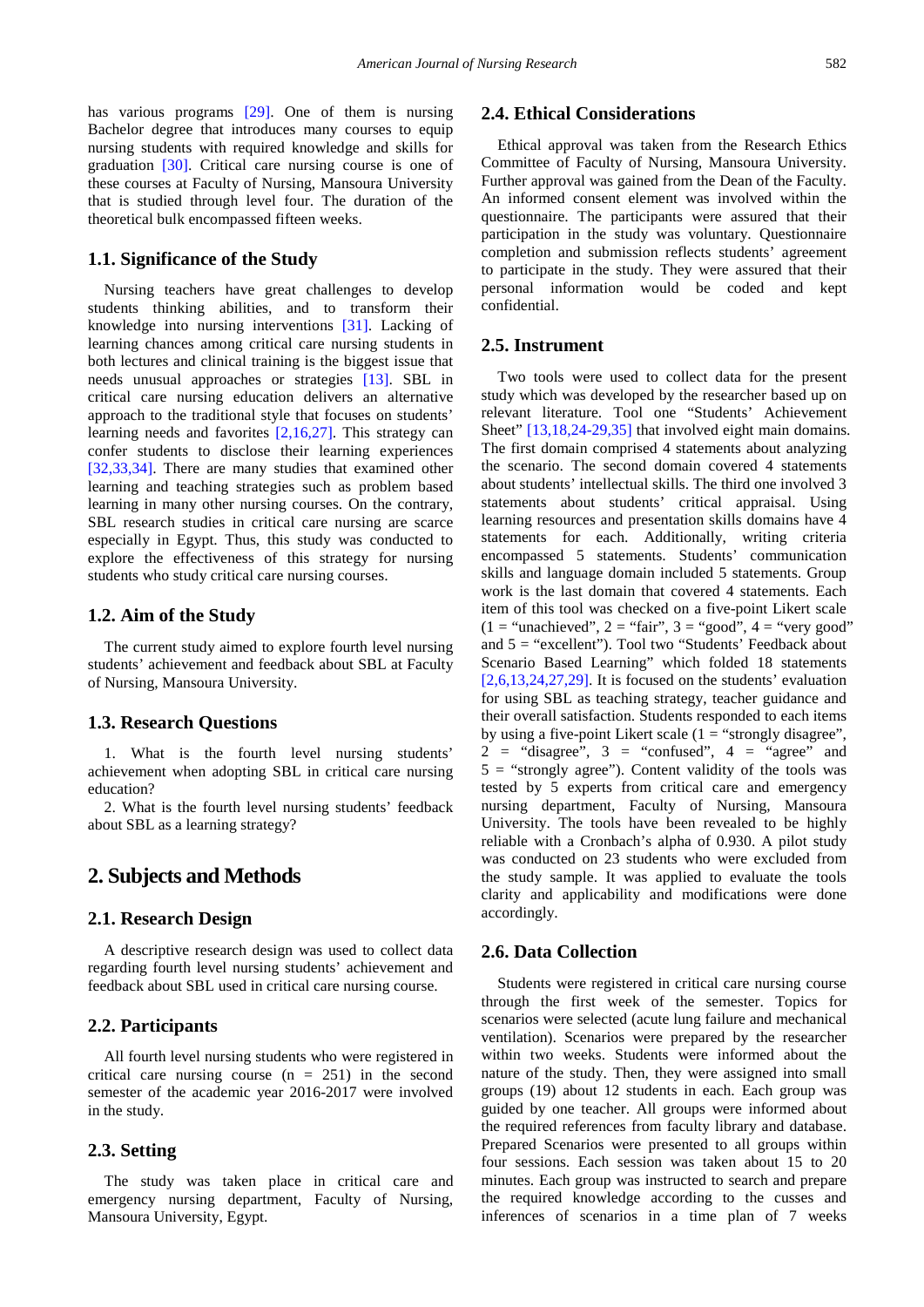[\(Figure 1\)](#page-2-0). At the end, each group presented the data within 5 to 10 minutes. Students' achievement in each group was evaluated by the teacher during and after each session using tool one. Lastly, students evaluated the SBL strategy and their teachers' role at the last week using tool two.

<span id="page-2-0"></span>

**Figure 1.** Application of Scenario Based Learning

#### **2.7. Data Analysis**

The Statistical Package for Social Science version 25.0 (SPSS, Chicago, IL, USA) was used to analyze the collected data. Quantitative data were presented as median and interquartile range (IQR). Qualitative data were presented as count and percentage and compared by one sample Chi- Square test. Results were considered as statistically significant when p value  $\leq 0.050$ . Figures or charts were used to describe the data whenever required.

# **3. Results**

This study involved 228 students in the second semester of 2016/2017. Ten students (8.8%) didn't declare their gender. The majority of the participants were females 75.9% while, males represents 24.1% with no statistically significant difference in gender distribution.

[Table 1:](#page-2-1) summarizes nursing students' achievement when adopting SBL in critical care nursing course. The majority of the students analyzed scenarios clearly by discovering the cusses and inferences related to the scenario problem with high score ranged from very good to excellent (61.25-96.25). Additionally, most of the students delivered their presentation skillfully (75-90) with effective group communication (80-90) and team work to achieve their duties (80-90). However, most of them gave a good achievement regarding intellectual skills (70-80) and using the available learning resources effectively (72-88). Conversely, the lowest students' achievement was seen in their critical appraisal of obtained information (60-73.3) and their writing criteria (52-80). In general, these results answered the first research question that SBL has a positive effect on the students' achievement in critical care nursing education.

Students' feedback about the application of SBL is presented in [Table 2.](#page-4-0) The vast majority of them agreed that SBL was effective to achieve their learning objectives (77.6%), gave them a realistic knowledge in critical care nursing field and encouraged them to participate in the learning process (75.4% for both). Despite around 70% of the students' perceived SBL as a very stressful learning method, but it was exciting and enjoyable (62.7%) for them. This is because it promoted their abilities to work a team (60.5%), motivated them to do the best (61.4%), and improved their analytic (68%) and searching (65.8%) skills for various information resources. Overall, more than 60% of the students were satisfied with the SBL method in critical care education. However, a high statistical significant difference was recorded in all items of students' feedback about SBL strategy.

[Table 3:](#page-4-1) depicts students' feedback about teachers' role and guidance during the application of SBL. Most of students agreed that teachers stimulated them to analyze scenario scientifically (75.9), link scenario data with the discussed issue (73.7), integrate knowledge with the patient care (74.1) and discover cusses and inferences from the scenario (75.9). However, slightly more than 60% of them reported that teachers motivated them to summarize what they had learnt. Highly statistical significance difference was noted regarding students' feedback about teachers' role and guidance.

**Table 1. Students' achievement when adopting SBL in critical care nursing course**

<span id="page-2-1"></span>

| <b>Domain</b>                                    |       |        | G      | VG     |        | <b>Total Median (IOR)</b> |  |
|--------------------------------------------------|-------|--------|--------|--------|--------|---------------------------|--|
| Analyze scenario                                 |       |        |        |        |        |                           |  |
| 1. Analyze the scenario problem clearly          |       | 25     | 38     | 104    | 58     |                           |  |
|                                                  | (1.3) | (11.0) | (16.7) | (45.6) | (25.4) |                           |  |
| 2. Discover cusses and inferences from the       |       | 34     | 43     | 91     | 58     | 80                        |  |
| scenario                                         | (0.9) | (14.9) | (18.9) | (39.9) | (25.4) | $(61.25 - 96.25)$         |  |
| 3. Determine the main causes of the problem      |       | 13     | 56     | 94     | 58     |                           |  |
|                                                  | (3.1) | (5.7)  | (24.6) | (41.2) | (25.4) |                           |  |
| 4. Mention the differential diagnosis related to |       |        | 64     | 86     | 58     |                           |  |
| the scenario                                     | (3.9) | (4.8)  | (28.1) | (37.7) | (25.4) |                           |  |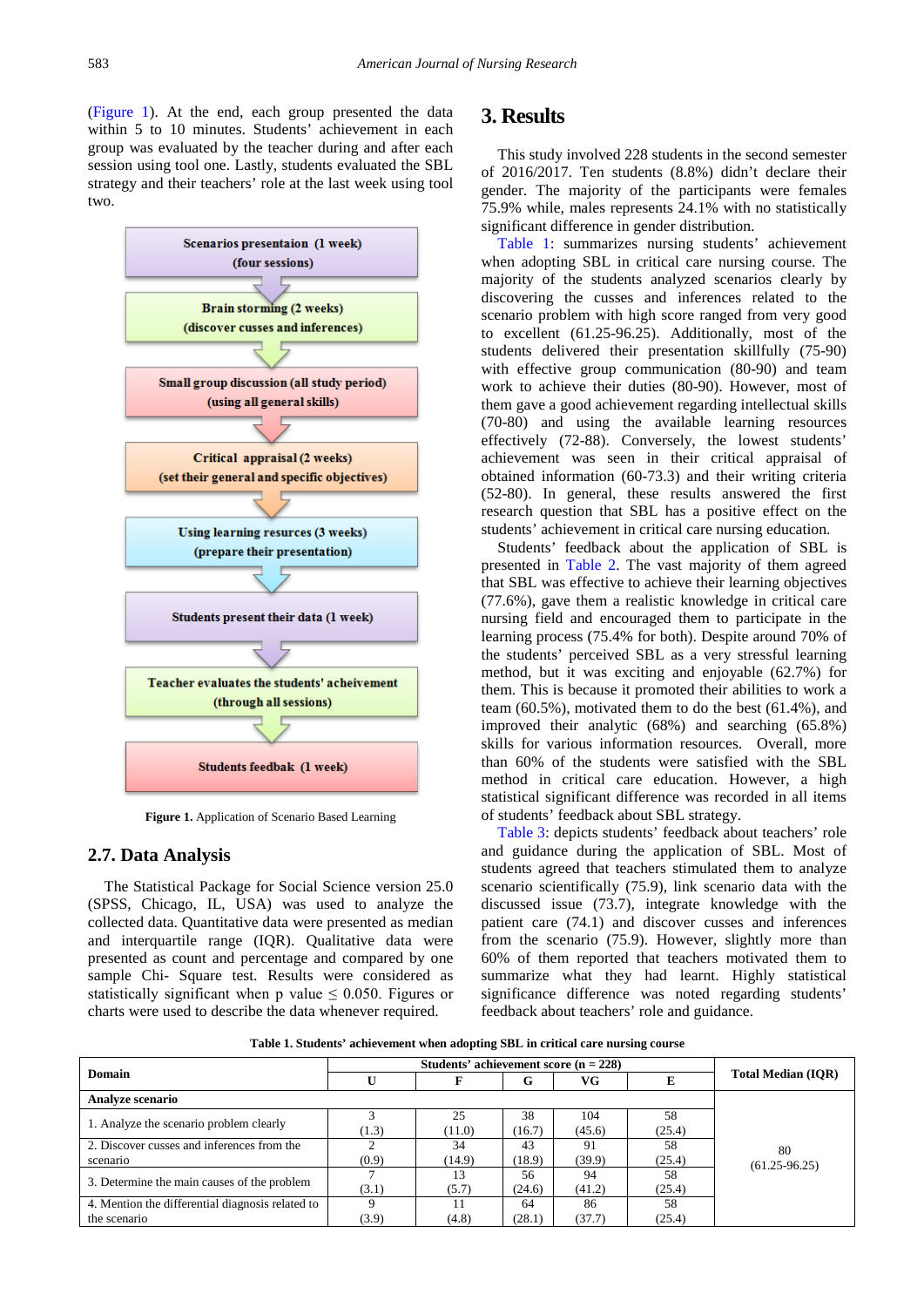| <b>Domain</b>                                               |                       | <b>Total Median (IQR)</b> |               |               |                         |                 |  |  |  |
|-------------------------------------------------------------|-----------------------|---------------------------|---------------|---------------|-------------------------|-----------------|--|--|--|
|                                                             | U                     | F                         | G             | VG            | E                       |                 |  |  |  |
| <b>Intellectual skills</b>                                  |                       |                           |               |               |                         |                 |  |  |  |
| 1. Brain storming process                                   | 8<br>(3.5)            | 13<br>(5.7)               | 91<br>(39.9)  | 94<br>(41.2)  | 22<br>(9.6)             |                 |  |  |  |
| 2. Organize learning objectives                             | 8<br>(3.5)            | 9<br>(3.9)                | 41<br>(18)    | 136<br>(59.6) | 34<br>(14.9)            | 75 (70-80)      |  |  |  |
| 3. Priotorize main care related to the scenario<br>problem  | 0.0<br>(0.0)          | 18<br>(7.9)               | 19<br>(8.3)   | 162<br>(71.1) | 29<br>(12.7)            |                 |  |  |  |
| Critical thinking process                                   | 3<br>(1.3)            | 9<br>(3.9)                | 101<br>(44.3) | 103<br>(45.2) | 12<br>(9.2)             |                 |  |  |  |
| <b>Critical appraisal</b>                                   |                       |                           |               |               |                         |                 |  |  |  |
|                                                             | 0.0                   | 19                        | 57            | 131           | 21                      |                 |  |  |  |
| 1. Propose the issues outline                               | (0.0)                 | (8.3)                     | (25.0)        | (57.5)        | (9.2)                   |                 |  |  |  |
| 2. Motivated, initiated, and have curiosity                 | $\mathbf{Q}$<br>(3.9) | 9<br>(3.9)                | 74<br>(32.5)  | 127<br>(55.7) | 9<br>(3.9)              | $66.7(60-73.3)$ |  |  |  |
| 3. Criticize the information constructively                 | 16<br>(7.0)           | 37<br>(16.2)              | 134<br>(58.8) | 33<br>(44.5)  | 8<br>(3.5)              |                 |  |  |  |
| <b>Learning resources</b>                                   |                       |                           |               |               |                         |                 |  |  |  |
| 1. Select the relevant resources                            | 0.0                   | 0.0                       | 18            | 145           | 65                      |                 |  |  |  |
|                                                             | (0.0)                 | (0.0)                     | (7.9)         | (63.6)        | (28.5)                  |                 |  |  |  |
| 2. Utilize the resources effectively                        | 0.0                   | 0.0                       | 23            | 130           | 75                      |                 |  |  |  |
| 3. Use the appropriate knowledge to the                     | (0.0)<br>0.0          | (0.0)<br>$\overline{7}$   | (10.1)<br>58  | (57.0)<br>88  | (32.9)<br>75            | 80 (72-88)      |  |  |  |
| scenario                                                    | (0.0)                 | (3.1)                     | (25.4)        | (38.6)        | (32.9)                  |                 |  |  |  |
| 4. Cover all inferences of the scenario with                | 0.0                   | 0.0                       | 85            | 116           | 27                      |                 |  |  |  |
| complete and adherent knowledge                             | (0.0)<br>$\tau$       | (0.0)<br>0.0              | (37.3)<br>50  | (50.9)<br>148 | (11.8)<br>23            |                 |  |  |  |
| 5. Use different resources as figures,<br>textetc.,         | (3.1)                 | (0.0)                     | (21.9)        | (64.9)        | (10.1)                  |                 |  |  |  |
| <b>Presentation skills</b>                                  |                       |                           |               |               |                         |                 |  |  |  |
| 1. Use internet effectively                                 | 0.0                   | 10                        | 58            | 106           | 54                      |                 |  |  |  |
|                                                             | (0.0)<br>18           | (4.4)<br>0.0              | (25.4)<br>8   | (46.5)<br>44  | (23.7)<br>158           |                 |  |  |  |
| 2. Use presentation tools effectively                       | (7.9)                 | (0.0)                     | (3.5)         | (19.3)        | (69.3)                  | 85 (75-90)      |  |  |  |
| 3. Committed with presentation time                         | 18<br>(7.9)           | 0.0<br>(0.0)              | 1<br>(0.9)    | 118<br>(51.8) | 91<br>(39.9)            |                 |  |  |  |
| 4. Committed with PowerPoint guidelines                     | 35                    | 0.0                       | 64            | 124           | 23                      |                 |  |  |  |
|                                                             | (15.4)                | (0.0)                     | (20.2)        | (54.4)        | (10.1)                  |                 |  |  |  |
| Writing criteria                                            | 0.0                   | 38                        | 26            | 103           | 61                      |                 |  |  |  |
| 1. Complete and organized outline                           | (0.0)                 | (16.7)                    | (11.4)        | (45.2)        | (26.8)                  |                 |  |  |  |
| 2. Organized, relevant and coherent data and<br>information | 0.0<br>(0.0)          | 53<br>(23.2)              | 11<br>(4.8)   | 129<br>(56.6) | 35<br>(15.4)            |                 |  |  |  |
| 3. Committed with an academic writing                       | 24                    | 29                        | 102           | 70            | 3                       | 72 (52-80)      |  |  |  |
| criteria                                                    | (10.5)                | (12.7)                    | (44.7)        | (30.7)        | (1.3)                   |                 |  |  |  |
| 4. Complete and correct references written                  | 28<br>(12.3)          | 27<br>(11.8)              | 128<br>(56.1) | 45<br>(19.7)  | 0.0<br>(0.0)            |                 |  |  |  |
| 5. Coherent between presentation and data<br>written        | 37<br>(16.2)          | 17<br>(7.5)               | 83<br>(36.4)  | 87<br>(38.2)  | $\overline{4}$<br>(1.8) |                 |  |  |  |
| Communication skills & language                             |                       |                           |               |               |                         |                 |  |  |  |
| 1. Oral expression is correct and clear                     | $0.0\,$<br>(0.0)      | 0.0<br>(0.0)              | 18<br>(7.9)   | 75<br>(32.9)  | 135<br>(59.2)           |                 |  |  |  |
|                                                             | 0.0                   | 8                         | 38            | 102           | 80                      |                 |  |  |  |
| 2. Provide and accept feedback                              | (0.0)                 | (3.5)                     | (16.7)        | (44.7)        | (35.1)                  | 85 (80-90)      |  |  |  |
| 3. Use communication resources effectively                  | 0.0<br>(0.0)          | 0.0<br>(0.0)              | 18<br>(7.9)   | 118<br>(51.8) | 92<br>(40.4)            |                 |  |  |  |
| 4. Be confident enough during presentation                  | $0.0\,$<br>(0.0)      | 1<br>(0.4)                | 53<br>(23.2)  | 160<br>(70.2) | 14<br>(6.1)             |                 |  |  |  |
| <b>Group work</b>                                           |                       |                           |               |               |                         |                 |  |  |  |
| 1. Contribute to group harmony                              | 20<br>(8.8)           | 10<br>(4.4)               | 19<br>(8.3)   | 88<br>(38.6)  | 91<br>(39.9)            |                 |  |  |  |
| 2. Organize and prepare for group discussion                | 0.0                   | 19                        | 36            | 107           | 66                      |                 |  |  |  |
| 3. Share opinions and thoughts with peers                   | (0.0)<br>11           | (8.3)<br>$\mathbf{1}$     | (15.8)<br>36  | (46.9)<br>111 | (28.9)<br>69            | 85 (80-90)      |  |  |  |
| actively<br>4. Share and discuss all information sources    | (4.8)<br>9            | (0.4)<br>9                | (15.8)<br>8   | (48.7)<br>21  | (30.3)<br>181           |                 |  |  |  |
| with peers                                                  | (3.9)                 | (3.9)                     | (3.5)         | (9.2)         | (79.4)                  |                 |  |  |  |

U: Unachieved F: Fair G: Good VG: Very good E: Excellent

Data are presented as count and percentage IQR: Interquartile Range.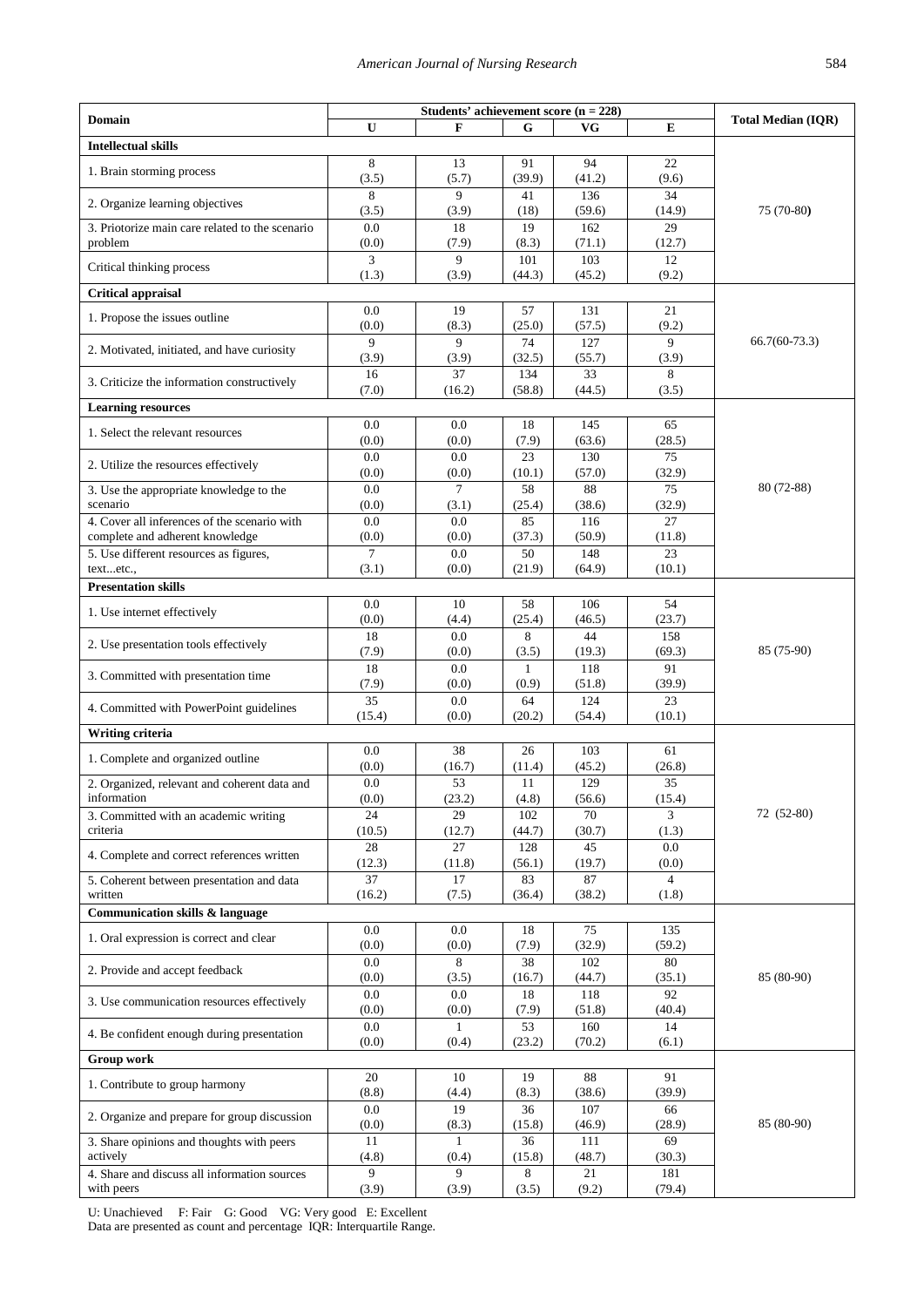<span id="page-4-0"></span>

| <b>Domain</b>                                                                                  |                         |              | Students' feedback (n= 228) |                |              | <b>Total</b> | <b>Significance</b> |          |                  |
|------------------------------------------------------------------------------------------------|-------------------------|--------------|-----------------------------|----------------|--------------|--------------|---------------------|----------|------------------|
|                                                                                                | <b>SD</b>               | D            | $\mathbf C$                 | A              | <b>SA</b>    | D            | $\mathbf{A}$        | $\chi^2$ | $\boldsymbol{p}$ |
| 1. SBL is more effective in achieving<br>learning objectives.                                  | 10<br>(4.4)             | 23<br>(10.1) | 18<br>(7.9)                 | 91<br>(39.9)   | 86<br>(37.7) | 51<br>(22.4) | 177<br>(77.6)       | 96.632   | < 0.0005         |
| 2. SBL gives best realistic knowledge<br>of critical care nursing.                             | 8<br>(3.5)              | 18<br>(7.9)  | 30<br>(13.2)                | 104.<br>(45.6) | 68<br>(29.8) | 56<br>(24.6) | 172<br>(75.4)       | 59.018   | < 0.0005         |
| 3. SBL encourages students to<br>participate in the learning process                           | 6<br>(2.6)              | 24<br>(10.5) | 26<br>(11.4)                | 112<br>(49.1)  | 60<br>(26.3) | 56<br>(24.6) | 172<br>(75.4)       | 59.018   | < 0.0005         |
| 4. SBL is more exciting and enjoyable                                                          | 9<br>(3.9)              | 36<br>(15.8) | 40<br>(17.5)                | 80<br>(35.1)   | 63<br>(27.6) | 85<br>(37.3) | 143<br>(62.7)       | 14.754   | < 0.0005         |
| 5. SBL encourages student's team<br>work and acquires interpersonal skills.                    | 11<br>(4.8)             | 24<br>(10.5) | 38<br>(16.7)                | 93<br>(40.8)   | 62<br>(27.2) | 73<br>(32.0) | 155<br>(68.0)       | 29.491   | < 0.0005         |
| 6. SBL has helped me to develop<br>problem-solving skills related to<br>critical care nursing. | $\overline{7}$<br>(3.1) | 33<br>(14.5) | 53<br>(23.2)                | 86<br>(37.7)   | 49<br>(21.5) | 93<br>(40.8) | 135<br>(59.2)       | 7.737    | 0.005            |
| 7. SBL motivated me to do my best<br>work.                                                     | $\overline{c}$<br>(0.9) | 30<br>(13.2) | 56<br>(24.6)                | 88<br>(38.6)   | 52<br>(22.8) | 88<br>(38.6) | 140<br>(61.4)       | 11.860   | 0.001            |
| 8. SBL has improved my analytic<br>skills.                                                     | 5<br>(2.2)              | 22<br>(9.6)  | 46<br>(20.2)                | 101<br>(44.3)  | 54<br>(23.7) | 73<br>(32.0) | 155<br>(68.0)       | 29.491   | < 0.0005         |
| 9. SBL has promoted my ability to<br>work as a team member.                                    | 6<br>(2.6)              | 36<br>(15.8) | 48<br>(21.1)                | 77<br>(33.8)   | 61<br>(26.8) | 90<br>(39.5) | 138<br>(60.5)       | 10.105   | 0.001            |
| 10. SBL produced a lot of pressure on<br>me as a student.                                      | 7<br>(3.1)              | 23<br>(10.1) | 38<br>(16.7)                | 107<br>(46.9)  | 53<br>(23.2) | 68<br>(29.8) | 160<br>(70.2)       | 37.123   | < 0.0005         |
| 11. SBL developed my planning<br>ability in work.                                              | 5<br>(2.2)              | 25<br>(11.0) | 51<br>(22.4)                | 92<br>(40.4)   | 55<br>(24.1) | 81<br>(35.5) | 147<br>(64.5)       | 19.105   | < 0.0005         |
| 12. SBL stimulated us to search for<br>various resources by ourselves.                         | 9<br>(3.9)              | 28<br>(12.3) | 41<br>(18.0)                | 98<br>(42.9)   | 52<br>(22.8) | 78<br>(34.2) | 150<br>(65.8)       | 22.737   | < 0.0005         |
| 13. Overall, I was satisfied with the<br>SBL method.                                           | 20<br>(8.8)             | 32<br>(14.0) | 33<br>(14.5)                | 91<br>(39.9)   | 52<br>(22.8) | 85<br>(37.3) | 143<br>(62.7)       | 14.754   | < 0.0005         |

**Table 2. Students' feedback about the application of SBL in critical care nursing course** 

SA: Strongly agree, A: Agree, U:Uncertain, DA: Disagree, SD: Strongly disagree, Data are presented as count and percentage,  $\chi^2$ : Chi-square, P value is presented by one-sample chi-square test, P value <0.05.

<span id="page-4-1"></span>

| Domain                                                                                           |             |              | Students' feedback (n= 228) |               | Total        |              | <b>Significance</b> |        |          |
|--------------------------------------------------------------------------------------------------|-------------|--------------|-----------------------------|---------------|--------------|--------------|---------------------|--------|----------|
|                                                                                                  | <b>SD</b>   | D            | C                           | A             | <b>SA</b>    | D            | A                   |        |          |
| 1. The teacher stimulated us to analyze<br>the scenario in a scientific way.                     | 10<br>(4.4) | 21<br>(9.2)  | 24<br>(10.5)                | 122<br>(53.5) | 51<br>(22.4) | 55<br>(24.1) | 173<br>(75.9)       | 61.070 | < 0.0005 |
| 2. The teacher stimulated us to search<br>for links between scenario and the<br>discussed issue. | 4<br>(1.8)  | 22<br>(9.6)  | 34<br>(14.9)                | 119<br>(52.2) | 49<br>(21.5) | 60<br>(26.3) | 168<br>(73.7)       | 51.158 | < 0.0005 |
| 3. The teacher stimulated us to<br>summarize what we had learnt.                                 | 9<br>(3.9)  | 26<br>(11.4) | 46<br>(20.2)                | 101<br>(44.3) | 46<br>(20.2) | 81<br>(35.5) | 147<br>(64.5)       | 19.105 | < 0.0005 |
| 4. The teacher stimulated us to apply<br>knowledge to the discussed subject.                     | 7<br>(3.1)  | 24<br>(10.5) | 28<br>(12.3)                | 117<br>(51.3) | 52<br>(22.8) | 59<br>(25.9) | 169<br>(74.1)       | 53.070 | < 0.0005 |
| 5. The teacher stimulated us to extract<br>cusses and inferences from the scenario.              | 6<br>(2.6)  | 12<br>(5.3)  | 37<br>(16.2)                | 112<br>(49.1) | 61<br>(26.8) | 55<br>(24.1) | 173<br>(75.9)       | 61.070 | < 0.0005 |

**Table 3. Students' feedback about teachers' role and guidance** 

SA: Strongly agree, A: Agree, U:Uncertain, DA: Disagree, SD: Strongly disagree,  $\chi^2$ : Chi-square, Data are presented as count and percentage, P value  $< 0.05$ .

P value is presented by one-sample chi-square test.

Data presented in [Table 2](#page-4-0) and [Table 3](#page-4-1) answered the second research question. The findings showed students' positive feedback regarding SBL strategy and teachers' role.

# **4. Discussion**

Competent, safe nursing practice element is the main concern in nursing and health care specialties teaching [\[35\].](#page-7-0) Critical care nursing students may have limited opportunities to work independently [\[24\].](#page-6-16) They have short duration lectures and clinical practice. Thereby, the current study is an existing wealth vision about the use of SBL strategy as part of nursing students' theoretical bulk of critical care nursing course.

## **4.1. Students' Achievement**

The current findings revealed that the majority of nursing students recorded high achievement scores regarding scenario inquiry, presentation performance, communication and language skills and harmony of team work. Additionally, their intellectual skills and usage of learning resources were achieved with moderate level. However, low achievement level of students was noted in critical appraisal and writing criteria domains. Overall,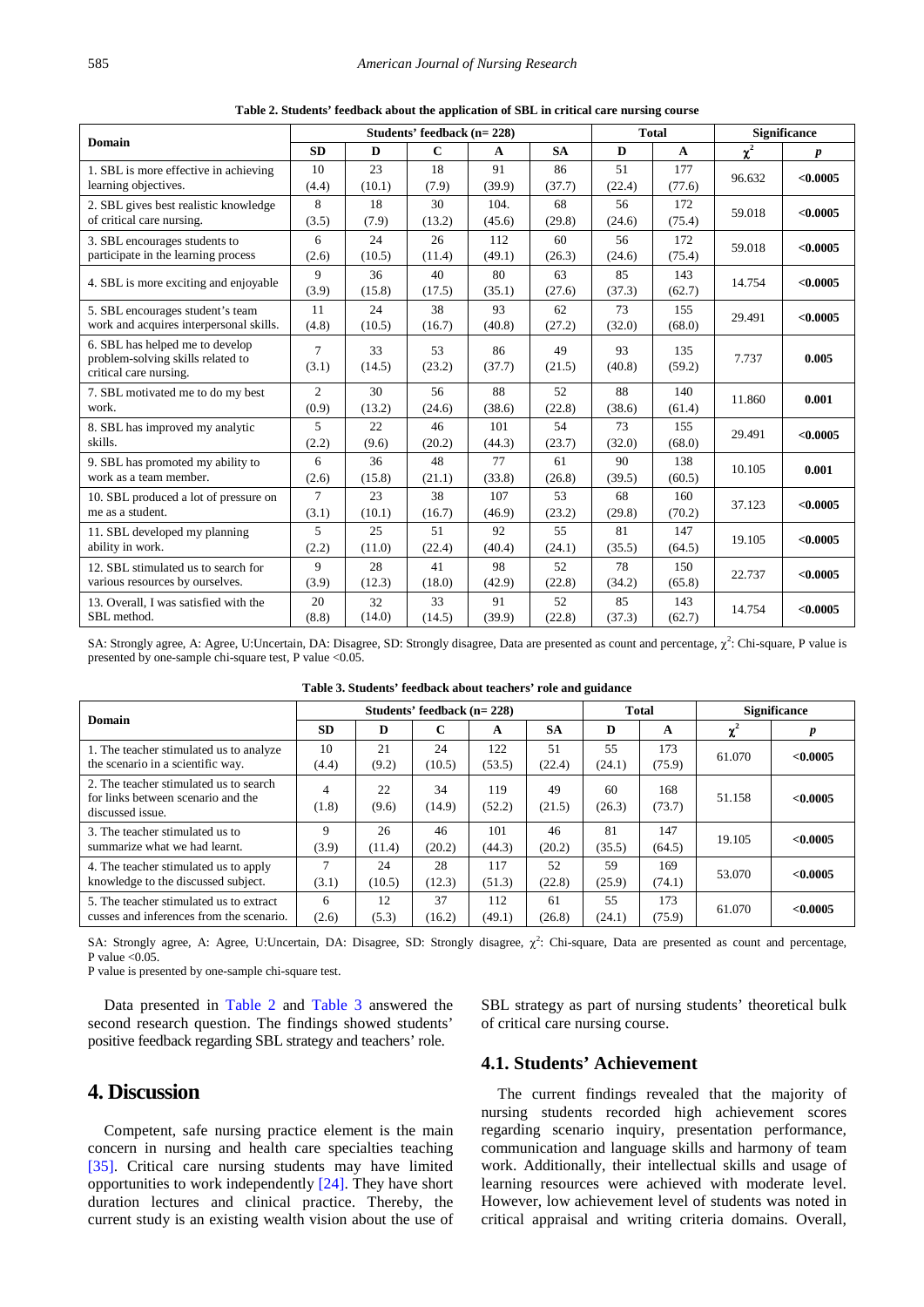students reported achievement level ranged from good to excellent for all domains. This could be because students used their analytic skills effectively and delivered their outcome with high scores through constructive discussion and team work.

The current findings supported by Soliman, et al., [\[29\],](#page-6-12) who adopting problem based leaning education approach in community nursing course for postgraduate nursing students. They noted that students' performance was very good in most achievement items. In addition, Amorim, et al., [\[14\],](#page-6-7) recorded good medical students' performance in pediatric emergency department after simulation scenario application.

However, Abd El-Raouf, & Ahmed [\[36\],](#page-7-1) reported an upgrading in students' learning capabilities, critical thinking and problem solving talents and group collaboration. The same findings were depicted by Othman & Anwar [\[30\]](#page-6-13) and Abdou & Dogham [\[24\],](#page-6-16) in critical care nursing course. In the same view, some authors reported that scenario-based education expand students' knowledge and awareness and improve their leaning abilities and analytic skills [\[1,37\].](#page-6-0)

Moreover, our findings concur with other investigators who revealed higher performance and information in intervention participants than control participants [\[18,28,32,38-40\].](#page-6-8) Other studies documented significant improvement in students' achievement regarding clinical and critical thinking, decision making skills and self-confidence after SBL application [\[16,24,41-44\].](#page-6-17)

Parallel to our findings, Teixeira, et al., [\[45\],](#page-7-2) noticed that simulation scenario improves students' engagement sessions analysis and discussion leading to effective clinical thinking and technical skills and competency for both students and teachers. While, Tocher & Smith [\[12\],](#page-6-18) added that SBL helped their students to use the learning resources properly and work as a team. Findings noted by Hursen, & Fasli [\[2\]](#page-6-1) Yeh [\[27\]](#page-6-19) and Sorin [\[46\],](#page-7-3) appointment that implementation of SBL can narrow the gap between theory and practice. In the contrary, some other studies noted that simulation scenario training limit students' achievement through acquiring minimum knowledge level of technical and non-technical compared with actual practice setting training [\[15,47\].](#page-6-11) According to other literature, application of simulation scenario did not affect students' score significantly especially critical thinking [\[13,48,49\]](#page-6-10) because its changes needs prolonged times [\[50,51\].](#page-7-4)

Regarding communication skills two research studies showed that simulated SBL can improve nursing communication tools [\[18,52\].](#page-6-8) Also, two researchers stated that simulation scenario assisted nursing students to boost their communication skills in relation to reporting, recording, patient teaching and team work [\[21,53\].](#page-6-9) However, Hsu, et al [\[32\],](#page-6-15) noted that nurses' communication performance improved in intervention group than the control group with significant difference between them after scenario based education. Conversely, other investigators reported lacking in communication skills among newly graduated nurses when facing real patients or their caregivers [\[13,54\].](#page-6-10) Lastly, the recent studies depicted that the SBL strategy produced a considerably positive effect on the students' achievement [\[2,14,55\].](#page-6-1) 

## **4.2. Students' Feedback**

The present findings showed students' positive feedback regarding SBL and their teachers' guidance. Most of them reported that SBL was motive and enjoyable but very stressful. Also, about two third of them were satisfied with this teaching method because it boosted their technical and non-technical skills. These results are consistent with recent studies which reported that simulation scenario motivated most of nursing student in intervention group to learn with a valuable learning experience and competent clinical skills [\[13,24,53,56\].](#page-6-10) Similarly to our results some researchers found that students were unfamiliar and anxious with problem based scenario but enjoyed with this experience [\[29,57,58\].](#page-6-12) On the contrary, other investigators noted that problem based scenario was less stressful and more enjoyable for the majority of nursing students in different course[s \[30,31,53\].](#page-6-13) 

According to pervious and novice studies, overall students' satisfaction about SBL strategy and teachers' role and guidance were noted among the majority of studied students [\[16,32,41,53\].](#page-6-17) Also, Seybert, et al., [\[59\],](#page-7-5) found high satisfaction and confidence among pharmacy students', after application of simulation scenario exercise for a pharmacotherapy course.

Moreover, other studies assured that enrolled student feedback to SBL was very positive with high learning experience enjoyment and they concluded that students perceived SBL as a valuable learning experience [\[14,60,61\].](#page-6-7) Likewise, Uysal  $[28]$ , added that the students' positive feedback can be a map for developing and enhancing nursing curriculum each semester.

In general, application of SBL may lead to favorable safe patient care in critical care units [\[18\].](#page-6-8) Additionally, Abd El-Raouf, & Ahmed [\[36\],](#page-7-1) added that clinical simulated-based scenario improves the clinical teaching and learning processes and promotes an overall improvement and effectiveness of clinical learning. In the same view, other researchers concluded that simulation scenario is a creative teaching strategy that stimulates active learning with great potential technical proficiency and aggregates self-confidence [\[27,62,63\].](#page-6-19)

## **5. Conclusion**

Data of the current study supports the argument that SBL is beneficial and a dynamic learning strategy in critical care nursing education. It is easy to be conducted and it enhances students' appraisal skills and learning abilities. Additionally, it improves nursing students' critical thinking skills, self- confidence and their analytical skills. Thus, it helps them to bridge the gap between theory and practice. Hence, SBL could be a favorably integrated in nursing curriculum. Further studies are required to assess the effectiveness of this strategy on nursing students' achievement through the whole critical care nursing course. Another research study should be applied in parallel courses of the same level and different levels.

#### **5.1. Limitations of the study**

The current study is an initial one especially in critical care nursing course. One group of students was involved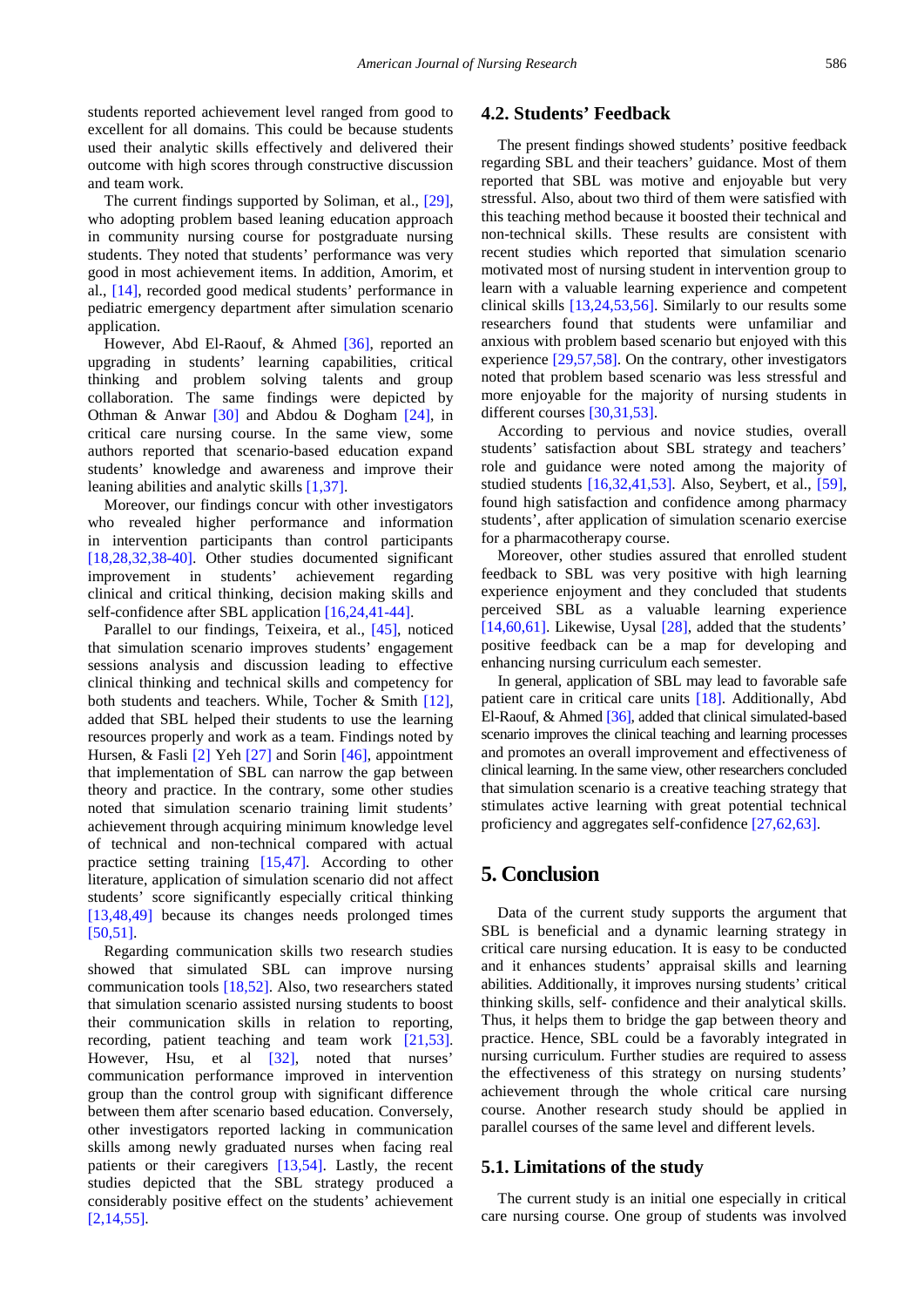without a control group to investigate the efficacy of SBL and acquiring skills. It did not cover the practical parts related to the used topics. Also, the study was carried out only on fourth level students in one semester at one Faculty of Nursing in Egypt. Therefore, the generalization of the results will be very limited. Also, teachers' feedback regarding adopting SBL was not collected through this study.

## **Acknowledgements**

The author wishes to acknowledge Faculty of Nursing, Mansoura University for facilitating this study. I would like also to acknowledge all staff members of critical care nursing department who involved in this study. Also, i would like to thank fourth level nursing students who participated in this study work and make it possible.

# **Funding**

No financial support from any funding institution the author was received for his research or its publication.

# **Conflict of Interest**

The author declares that he has no competing interest.

## **References**

- <span id="page-6-0"></span>[1] Din, A. M., & Jabeen, S. Scenario-based assessment exercises and the perceived learning of mass communication students. *Asian Association of Open Universities Journal*. 9(1): 93-103. (2014).
- <span id="page-6-1"></span>[2] Hursen, C., & Fasli, F. G. Investigating the efficiency of scenario based learning and reflective learning approaches in teacher education. *European Journal of Contemporary Education*. 6(2): 264-279. 2017.
- [3] Özçınar, H. Mapping teacher education domain: A document cocitation analysis from 1992 to 2012. *Teaching and Teacher Education*. 47: 42-61. 2015.
- [4] Selmo, L., & Orsenigo, J. Learning and sharing through reflective practice in teacher education in Italy. *Procedia – Social and Behavioral Sciences*, 116: 1925-1929. 2014.
- [5] Skaalvik, E.M., & Skaalvik, S. Teacher self-efficacy and teacher burnout: A study of relations. *Teaching and Teacher Education*. 26, 1059-1069. 2010.
- <span id="page-6-2"></span>[6] Huffman, J. L., McNeil, G., Bismilla, Z., & Lai, A. Essentials of scenario building for simulation- based education. Comprehensive Healthcare *Simulation: Pediatrics*. 2016.
- <span id="page-6-3"></span>[7] Ku, T. K., & Ha, M. The application of problem based learning in undergraduate nursing education: A strategy for curriculum reform. *Journal of Biosciences and Medicines*. 4: 52-59. 2016.
- <span id="page-6-4"></span>[8] Nagle, B. M., McHale, J. M., Alexander, G. A., & French, B. M. Incorporating scenario-based simulation into a hospital nursing education program. *J Contin Educ Nurs*. 40(1):18-25. 2009.
- [9] Alkaissi, A. Problem based learning in critical care nursing course: The students´ experiences, a qualitative study. Conference: Fourth *International Nursing Conference: "The Tipping Point: Creative Solutions to Health and Nursing Challenges"*. Two oral presentations: At: Amman – Jordan. January 2013.
- <span id="page-6-5"></span>[10] Akins, M., & Crichton, S. Scenario Based Learning - Geography in the Field Using GIS / GPS for Curriculum Integration. *National Educational Computing Conference.* Washington, USA. 2003.
- <span id="page-6-6"></span>[11] Errington, E. P. Mission possible: Using near-world scenarios to prepare graduates fort the professions. *International Journal of Teaching and Learning in Higher Education*. 23(1): 84-91. 2011.
- <span id="page-6-18"></span>[12] Tocher, J. M., & Smith, G. D. The experience of scenario-basedlearning in undergraduate nurse education in Edinburg. *Macau Journal of Nursing*. 7(2): 33-39. 2008.
- <span id="page-6-10"></span>[13] Jung, D., Lee, S. H., Kang, S. J., & Kim, J. H. Development and evaluation of a clinical simulation for new graduate nurses: A multi-site pilot study. *Nurse Education Today*. 49: 84-89. 2017.
- <span id="page-6-7"></span>[14] Amorim, P. G., Morcillo, A. M., Fraga, A. M., Brandão, M. B., Belluomini, F., & Baracat E. C. Realistic simulation in pediatric emergency: evaluation of strategy as a teaching tool for medical students. *Arch Emerg Med Crit Care*. 3(1): 1036. 2018.
- <span id="page-6-11"></span>[15] Persico, L. A Review: Using simulation-based education to substitute traditional clinical rotations. *JOJ Nurse Health Care*. 9(3): 555762. 2018.
- <span id="page-6-17"></span>[16] D'Souza, M. S., Venkatesaperumal, R., Chavez, F. S., Parahoo, K., & Jacob, D. Effectiveness of simulation among undergraduate students in the critical care nursing. *International Archives of Nursing and Health Care*. 3(4): 2017.
- [17] Edgecombe, K., Seaton, P., Monahan, K., Meyer, S., LePage, S., & Erlam, G. Clinical simulation in nursing: A literature review and guidelines for practice. *Ako Aotearoa, National Centre for Tertiary Teaching Excellence*. June 2013. http://akoaotearoa.ac.nz/communities/collaboration-clinicalsimulation-leading-way.
- <span id="page-6-8"></span>[18] Rahmani, A., Mohammadi, A., & Moradi, Y. Effectiveness of scenario-based education on the performance of the nurses in the critical cardiac care unit for patients with acute coronary syndrome. *International Journal of Medical Research & Health Sciences*. 5(8): 218-224. 2016.
- [19] Valler-Jones, T., Meechan, R., & Jones, H. Simulated practice: A panacea for health education? *British Journal of Nursing*. 20(1): 628-631. 2011.
- [20] Murray, C., Grant. M., Howarth, M., & Leigh, J. The use of simulation as a teaching and learning approach to support practice learning. *Nurse Education in Practice*. 8: 5-8. 2008.
- <span id="page-6-9"></span>[21] Battista, A. An activity theory perspective of how scenario-based simulations support learning: a descriptive analysis. *BioMed Central*. 2:23 2017.
- [22] ACARA. Australian Curriculum Assessment and Reporting Authority. *General capabilities in the Australian Curriculum*. 2012. http://www.australiancurriculum.edu.au/GeneralCapabilities/Gene
- [23] Barrie, S. Rethinking generic graduate attributes. HERDSA News 27, 1-6. 2005.

http://www.herdsa.org.au/wpcontent/uploads/2007/06/1\_herdsa\_news\_april\_2005.

ral%20capabilities.

- <span id="page-6-16"></span>[24] Abdou, F. A., & Dogham, R. S. Impact of Using Simulation on Critical Care Nursing Students' Knowledge and Skills of Acute Respiratory Distress Syndrome. *IOSR Journal of Nursing and Health Science*. (5): 28-425. 2016.
- [25] Bultas, M., Hassler, L., Ercor, N., & HaasF, .Enhancing the pediatric undergraduate nursing curriculum through simulation. *Journal of Pediatric Nurse*. 2013; 26(3):224-9.
- [26] Thomsen, B. C., Renaud, C. C., Savory, S. J., Romans, E. J., Mitrofanov, O., Rio, M. et al. *Introducing scenario based learning: Experiences from an undergraduate electronic and electrical engineering course. Conference Paper* · May 2010.
- <span id="page-6-19"></span>[27] Yeh, Y. C. Undergraduate nursing students' perceptions of high fidelity simulation-based learning. *International Archives of nursing and Health Care*. 2(3): 2016.
- <span id="page-6-20"></span>[28] Uysal, N. Improvement of nursing students' learning outcomes through scenario-based skills training. *Rev. Latino-Am. Enfermagem*. 24:e2790; 2016.
- <span id="page-6-12"></span>[29] Soliman, S. M., Abd El -Mouty, S. M., & Salem, N. M. Postgraduate nursing students' acquire skills upon applying problem based learning. *IOSR Journal of Nursing and Health Science*. 6(2): 05-11. 2017.
- <span id="page-6-13"></span>[30] Othman, S. Y., & Anwar S. S. Students' perception and acceptance of problem-based learning approach in critical care nursing practice. *Scientific Cooperation International Workshops on Medical Topics*, Ankara-TURKEY. 52-67. 2014.
- <span id="page-6-14"></span>[31] Rhodes, M. How Two Intuitive Theories Shape the Development of Social Categorization? *Child Development Perspective*. 7(1): 12-16. 2013.
- <span id="page-6-15"></span>[32] Hsu, L. L., Chang, W. H., & Hsieh, S.I. The effects of scenariobased simulation course training on nurses' communication